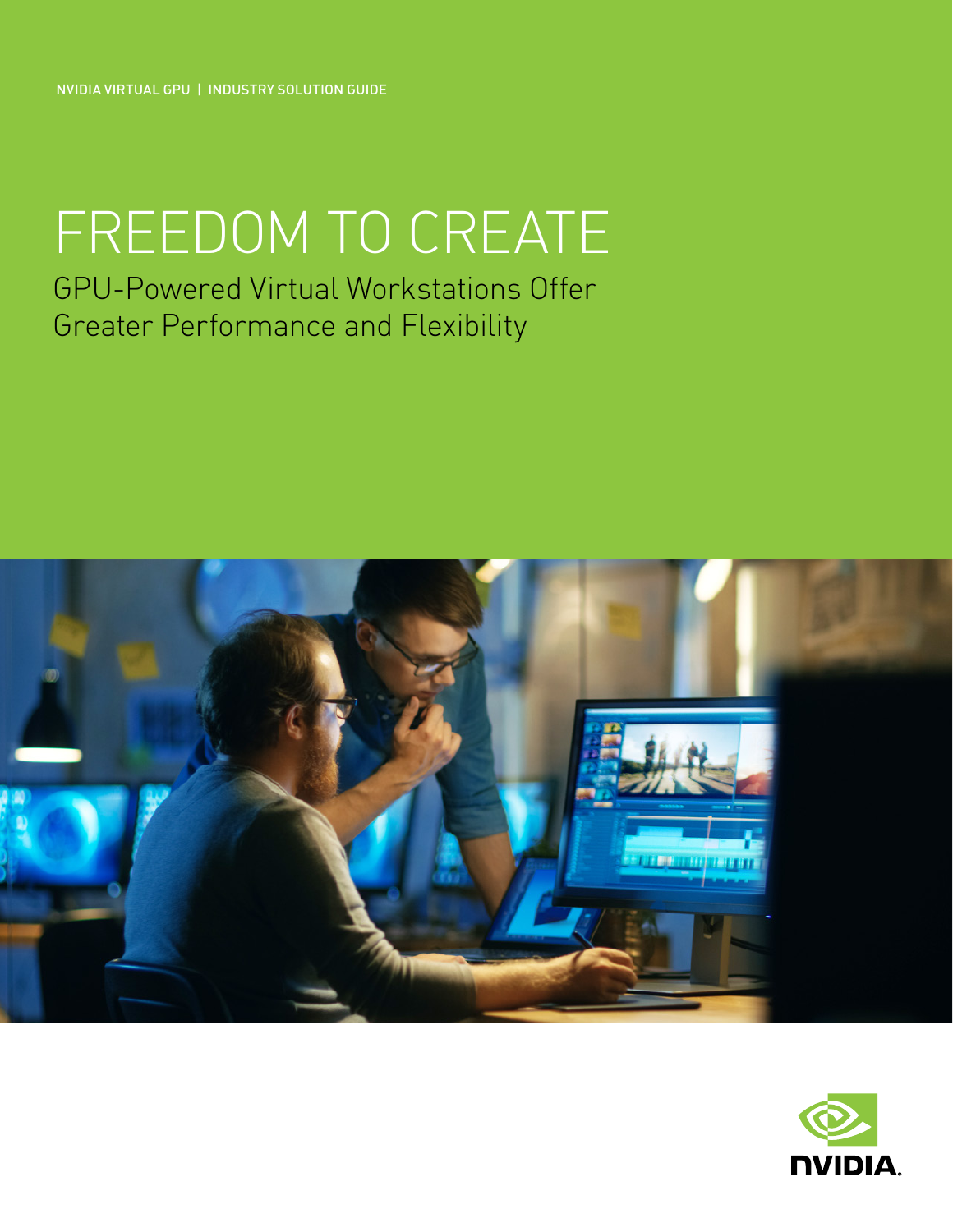In an era of disruptive distribution models, increased consumer demand for high-quality visual effects, and shrinking production schedules and budgets, Media & Entertainment (M&E) companies have been tied to the desktop for too long.

To address the need for more flexible "work from anywhere" environments and collaboration among creative professionals—and to provide opportunities for more iterations in less time—M&E companies are starting to turn to virtual desktop infrastructure (VDI). NVIDIA virtual GPU software enables artists to work productively from anywhere on almost any device with access to Windowsbased applications, or even the Linux-, CUDA-, and OpenCL-based applications they rely on for production. With **[NVIDIA® RTXTM Virtual Workstation \(RTX](https://www.nvidia.com/en-us/design-visualization/quadro-vdws/)  [vWS\)](https://www.nvidia.com/en-us/design-visualization/quadro-vdws/)**, creative professionals can access the capabilities of an RTX-powered physical workstation in a VDI environment from an on-premise data center or from the cloud. NVIDIA data center GPUs, coupled with NVIDIA RTX vWS software running on NVIDIA-certified servers, give artists exponentially faster rendering performance and the option to spin up virtual workstation nodes when they're needed. Additionally, support for **[Teradici Cloud Access Software](https://www.teradici.com/products/cloud-access/cloud-access-software)** with NVIDIA RTX vWS helps artists achieve the consistent, high performance, high quality experience they need to be most productive. With **[NVIDIA vPC or vApps](https://www.nvidia.com/en-us/data-center/virtual-pc-apps/)  [software](https://www.nvidia.com/en-us/data-center/virtual-pc-apps/)**, knowledge workers can achieve a seamless and consistent user experience, while IT ensures that email and internet access is separated from sensitive files.

NVIDIA virtual GPU software also offers additional benefits from an IT management perspective. Because resources can be centralized in the data center or cloud and scaled as needed, it's easier than ever to bid jobs more competitively, onboard employees, partners, and contractors, and protect valuable intellectual property. Now M&E firms can better align budgets and projects for a growing number of use cases.



#### **WHAT IS GPU VIRTUALIZATION?**

GPU virtualization enables every virtual machine to leverage the performance of a GPU as if it were a physical desktop. Because work that is typically completed by the CPU is offloaded to the GPU, the user experience is improved and more users can be supported.

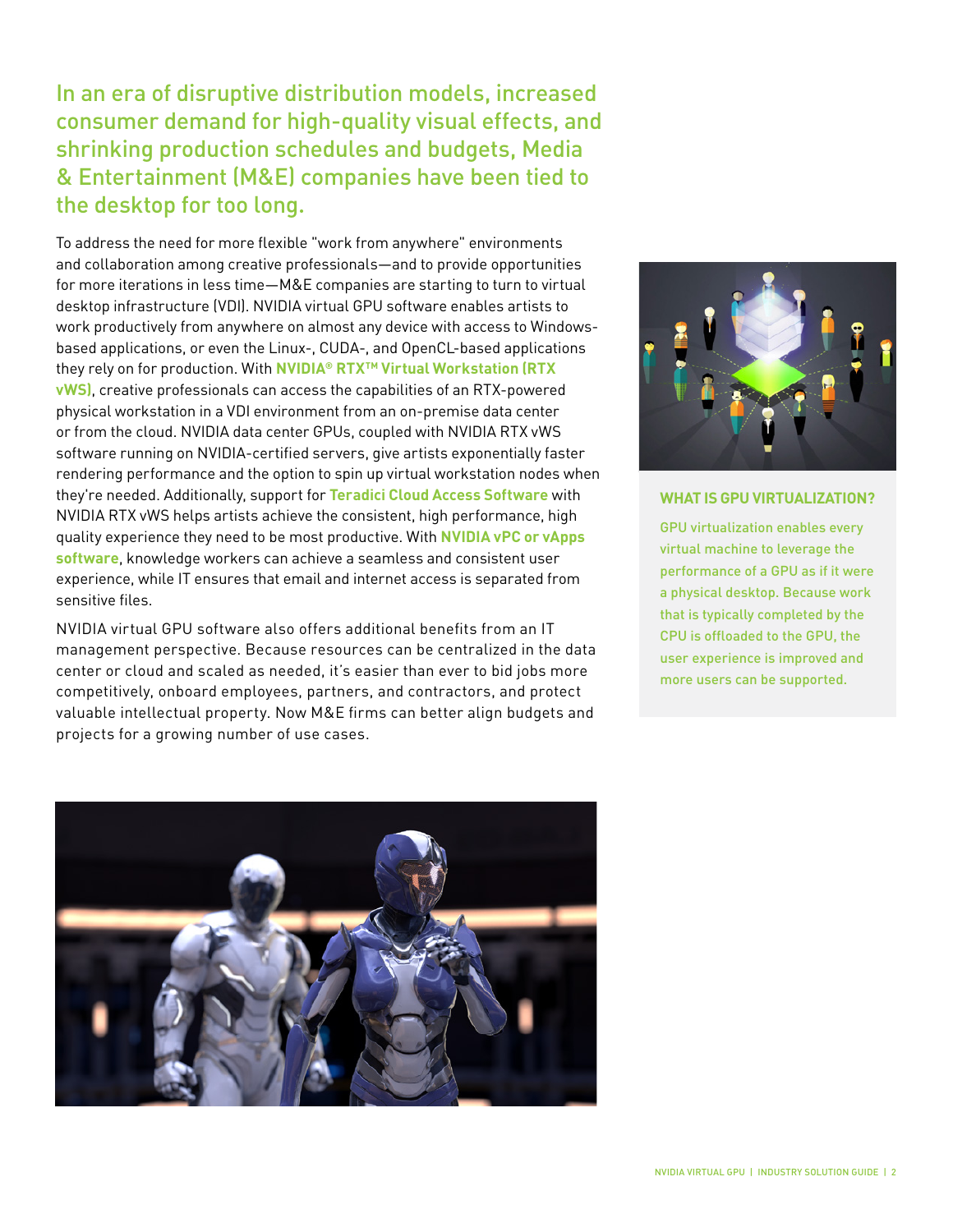# TRANSFORM YOUR WORKFLOWS FOR GREATER EFFICIENCY

NVIDIA virtual GPU software makes it possible for M&E organizations to experience unprecedented performance and manageability in a virtual desktop environment.

## **Enhance Productivity and Creativity**

NVIDIA RTX vWS provides a powerful virtual workstation platform that enables artists to create on any device, anywhere—whenever inspiration strikes. Because files are centrally located in the data center, users can seamlessly collaborate from separate offices or production locations with less risk of version control issues. This is especially important when the pressure is on and several people need to work on the same file. Multi-vGPU support—the ability to assign multiple NVIDIA GPUs to a single virtual machine (VM)—makes it possible for artists and contractors to work on the most graphics-intensive 3D and rendering workloads. Creative teams can work with confidence, knowing that their files are protected and that projects can move forward 24/7. Additionally, they are free to work on just about any device, including Wacom tablets, without latency or pressure sensitivity issues.

## **Increase Manageability and Scalability**

The rapid scaling of resources simplifies IT management, helps accelerate production schedules, and keeps costs low. Because VMs can be up and running in minutes, M&E companies can respond to changing project requirements with greater agility. Live Migration, with support for VMware vMotion and Citrix XenMotion, enables live VMs to be migrated without user disruption. This facilitates more efficient data center maintenance, and enables creative and technical professionals to access productivity apps by day—and render scenes at night—on the same server infrastructure.

## **Create Cost Efficiencies**

Reducing the need for physical workstations can reduce power consumption, streamline the data center, and allow IT administrators to quickly set up users, troubleshoot issues, and facilitate upgrades—with no disruption or data loss. This can be particularly useful in mergers and acquisitions and when working across geographically-dispersed productions. As traditional applications are phased out, M&E companies are increasingly motivated to switch from Mac applications to virtualized, Windows- and Linux-based applications.

## **Improve Security and Compliance**

With multi-million dollar budgets in play, M&E companies must protect their valuable 3D and film production assets. They can't afford data loss due to computer crashes or failures, or to have projects leaked online before an official release. By keeping files centralized in the data center or cloud, while enabling editing and rendering on endpoint devices, data can't be compromised or lost. What's more, deploying VDI for air gap systems separates Internet access from artist workstations providing additional data protection.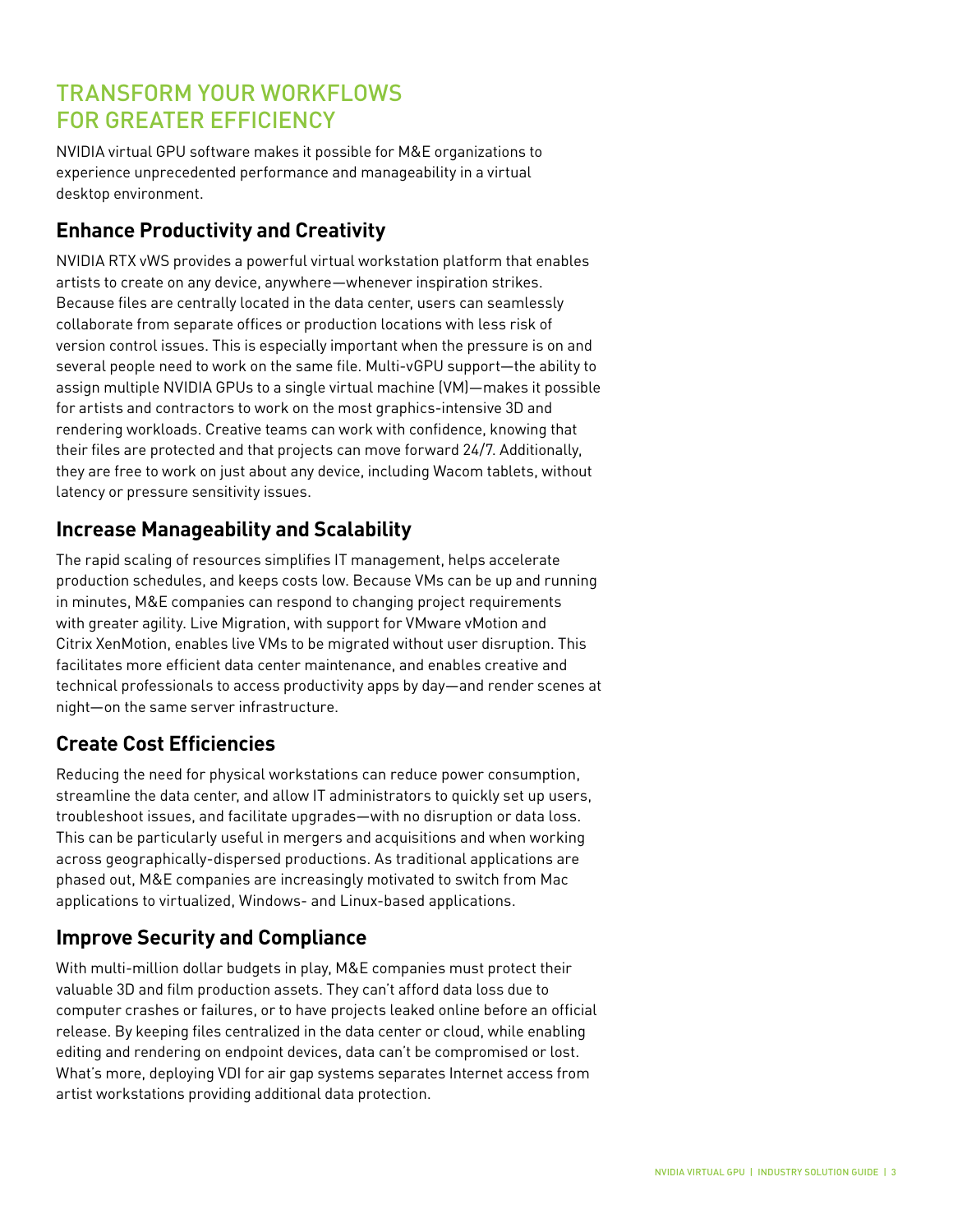## TESTED AND CERTIFIED FOR ENTERPRISE-CLASS RELIABILITY

NVIDIA virtual GPU solutions set the industry standard for virtualized creativity, ensuring that users have a smooth, responsive experience while editing, rendering, and working with massive 3D datasets. To maximize performance—and to get the best possible experience from your IT investment—NVIDIA RTX professional graphics solutions are tested and certified by all the leading workstation OEMs and have received independent software vendor (ISV) certifications for more than 100 professional applications and IT management tools. What's more, NVIDIA RTX Enterprise software drivers are designed for stability and long lifespans.

## NVIDIA VIRTUAL GPU SOLUTIONS

#### NVIDIA RTX vWS NVIDIA vPC/vApps

NVIDIA RTX Virtual Workstation (RTX vWS) is ideally engineered for studios, broadcast networks, and production houses that work on sensitive files from multiple locations.

#### **BENEFITS**

Support for one 4K, or up to four 5K or two 8K monitors, and large frame buffer sizes for increased productivity

Security enforced in data center

Lower IT management costs

Increased mobility

Business continuity and disaster recovery managed centrally

Reduced downtime, even during maintenance, with Live Migration

Support for Linux or Windows applications

Support for multiple NVIDIA GPUs in a single VM, to power the most demanding workflows

Added flexibility and business agility from the cloud enablement of GPU-accelerated virtual workstations

#### **COMMON APPLICATIONS**

**Adobe:** Photoshop, After Effects, Premiere Pro, Dimension, Character Animator **Autodesk:** 3ds Max, Arnold, Maya **Avid:** Media Composer, Pro Tools **Blackmagic Design:** DaVinci Resolve, Fusion **Epic Games:** Unreal Engine **Foundry:** Modo, Katana, NUKE, NUKE Studio **Epic Games:** Unreal Engine **Unity Technologies:** Unity

NVIDIA Virtual PC/Virtual Applications (vPC/vApps) are positioned for generalpurpose VDI across all sectors of the M&E industry.

#### **BENEFITS**

Supports increasing graphical requirements of modern productivity applications

Support for one 5K, or up to two 4K or four HD monitors

Cost effective solution to scale VDI across your organization for as little as \$2 per user per month<sup>1</sup>

Lower IT management costs

Security enforced in the data center

Increased employee and contractor mobility

Business continuity and disaster recovery managed centrally

Support for Linux or Windows applications

#### **COMMON APPLICATIONS**

Microsoft Office, Skype, Adobe Creative Cloud

<sup>1</sup> Assumes cost of subscription, NVIDIA vApps software, and hardware, with three-year amortization of two A16 cards supporting 87 vApps users.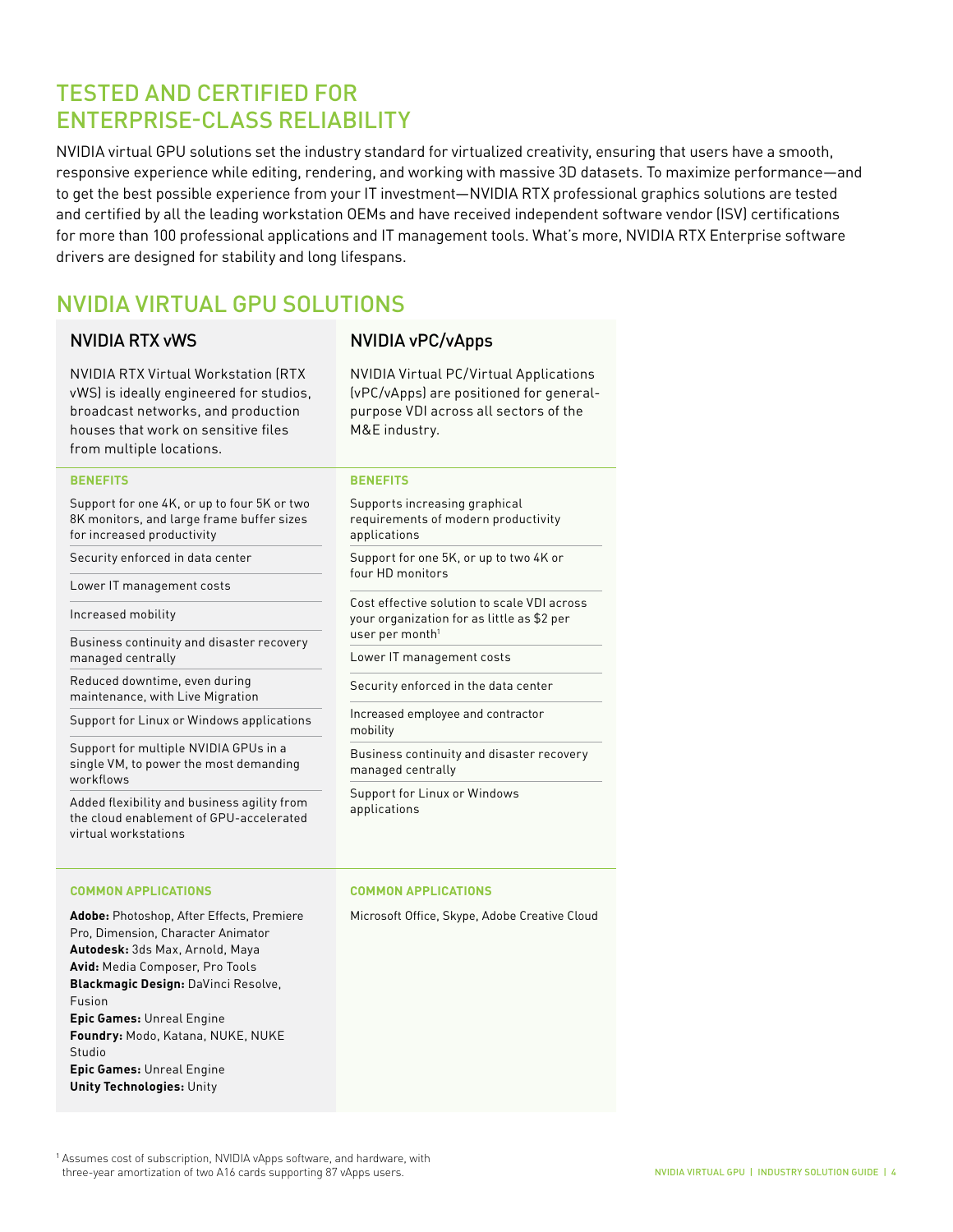## CUSTOMER PROFILE

## **Animal Logic**

Recognized as one of the world's leading independent creative digital studios, Animal Logic needed to quickly spin up a new studio to support production for The LEGO Movie 2: The Second Part. They implemented NVIDIA vWS with Teradici Cloud Access Plus as a cost-effective and flexible way to deploy high performance virtual workstations to run tools like Autodesk Maya, XSI, and Nuke. The new solution enables improved mobility for users who can now access all of the pipeline tools they need from anywhere.

"Users were surprised at how efficient the virtual machines were when loading certain scenes. Both Windows and Linux users found that they could rely on the NVIDIA vGPU performance when working with more intense applications such as ZBrush, Maya and XSI."

**—Matt Braunstein, Systems Engineer at Animal Logic**



**[Read how creative staff at](https://blogs.nvidia.com/blog/2017/08/09/nvidia-grid-for-vfx/)  [Animal Logic streamlines](https://images.nvidia.com/content/pdf/grid/success-story/vgpu-animal-logic-customer-success-story.pdf?_lrsc=59646b1b-6910-468c-9ff0-7f55551aac2b&ncid=so-lin-lt-798)  [production workflows](https://images.nvidia.com/content/pdf/grid/success-story/vgpu-animal-logic-customer-success-story.pdf?_lrsc=59646b1b-6910-468c-9ff0-7f55551aac2b&ncid=so-lin-lt-798)  [with NVIDIA vWS.](https://images.nvidia.com/content/pdf/grid/success-story/vgpu-animal-logic-customer-success-story.pdf?_lrsc=59646b1b-6910-468c-9ff0-7f55551aac2b&ncid=so-lin-lt-798)**



## KEY M&E USER GROUPS

|                  | ANIMATORS, PRODUCTION<br><b>ARTISTS, VFX PRODUCERS</b>       | <b>VIDEO EDITORS</b>                                                                                                         | MARKETING, CREATIVE,<br><b>DESIGN. ILLUSTRATORS</b>                                                                                                                           |
|------------------|--------------------------------------------------------------|------------------------------------------------------------------------------------------------------------------------------|-------------------------------------------------------------------------------------------------------------------------------------------------------------------------------|
| USE CASES        | Rendering and making changes<br>to graphics-intensive scenes | Remotely viewing and editing<br>film footage, including real-time,<br>on-air production, highlight<br>reels, and rotoscoping | General-purpose VDI using<br>Windows 10 and graphics-rich<br>productivity apps, as well<br>as virtualized design and<br>creative apps, such as Adobe<br><b>Creative Cloud</b> |
| <b>RECOMMEND</b> | NVIDIA RTX vWS on A40<br>(supports up to two 8K displays)    | NVIDIA RTX vWS on A40<br>(supports up to two 8K displays)                                                                    | NVIDIA vPC/vApps on NVIDIA<br>A16 (supports one 5K, or up to<br>four HD or two 4K displays)                                                                                   |